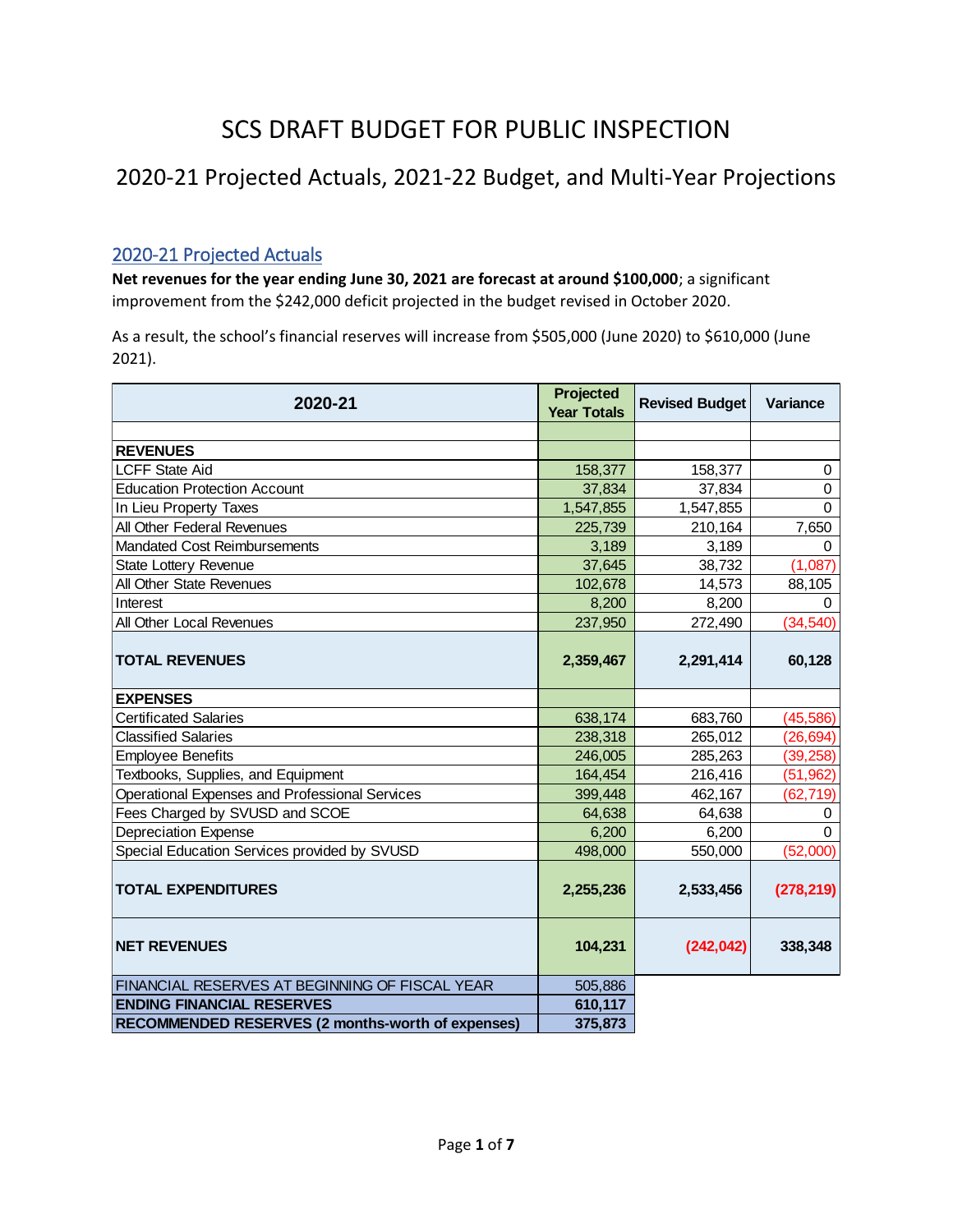## 2021-22 Budget

Key factors determining the projected financial outcome for the upcoming (2021-22) school year are:

#### **1. Change in the school's special education delivery model**

For years, services for special needs students had been provided by the Sonoma Valley Unified School District (SVUSD). In exchange, SVUSD retained the school's federal and state funding specific to special education and charged SCS the excess cost. Over the past three years, this excess cost mushroomed at an annual rate of 24% - from \$ 285,432, in 2017-18, to a projected *\$ 498,000* in 2020-21. Remaining under that model threatened SCS' existence.

In late 2020, SCS applied and was approved as member of [El Dorado Special Education Local](https://charterselpa.org/about/)  [Plan,](https://charterselpa.org/about/) a consortium of over 300 charter schools organized to give each school direct control over special education funding and the delivery and quality of services to its special needs students. As a result of this crucial change, SCS expects to save over \$200,000 per year.

|                    | 2021-22 | 2022-23 | 2023-24 |
|--------------------|---------|---------|---------|
| Revenues           | 158,357 | 172,852 | 179,006 |
| Expenses           | 431,917 | 466,497 | 476,119 |
| <b>Net Cost</b>    | 273,560 | 293,645 | 297,113 |
| Previous model (1) | 498,000 | 498,000 | 498,000 |
| <b>Savings</b>     | 224,440 | 204,355 | 200,887 |

**(1) Based on projected costs for 2020-21**

#### **2. Enrollment growth**

Enrollment determines funding for public schools. One (1) student generates approx. \$10,000 in annual revenues.

From 2016-17 to June 2020, total enrollment at SCS had dropped from 220 to 199; a net loss of 21 students = \$ 210,000 in lost revenues per year, Most of this loss was concentrated in middle school.

In late 2020, Director Marc Elin formed a strategic planning task force to develop a schoolwide improvement plan including strategies to stop attrition in middle school and increase overall enrollment.

By early March, key members of SCS' Strategic Planning Committee and middle school teachers proposed several enhancements to make the middle school experience without equal in Sonoma Valley, chiefly:

- The return of SCS' cherished overnight field trips.
- A rich and exciting offering of Electives.
- A comprehensive Athletics Program.
- A specially-designated, upgraded area on campus for middle school students (NE corner of SCS' campus).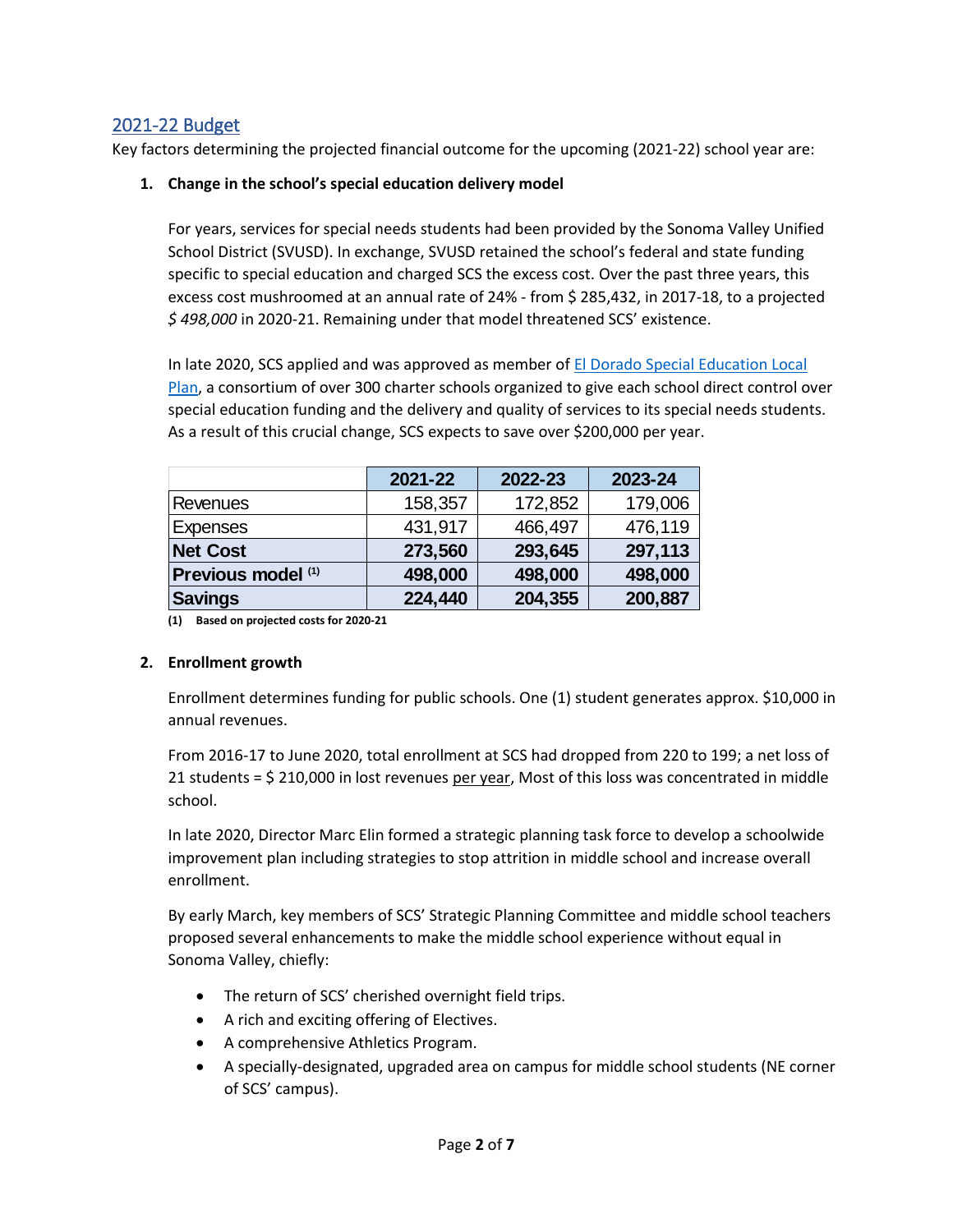Parallel to these efforts, in early 2021, the school launched a broad marketing campaign to attract young families to its TK/K program. On the date of the school's enrollment lottery (March 12), over 30 families had applied and the school ended with a full (26) TK/K class for 2021-22.

Lastly, SCS' bold and decisive action to reopen its campus on March  $1<sup>st</sup>$  for in-person instruction (the first school in the County to do so) garnered the attention of the press and public and generated enrollment interest across the lower grades (1-5) resulting in 10 new students for 2021-22.

As a result of the aforementioned plans and actions, total enrollment for 2021-22 is projected at 215 students, a net gain of 10, bumping annual revenues by \$100,000.

#### **3. Attendance**

While enrollment determines funding, it is only *attending* students who generate it. Projected revenues for 2021-22 are based on a 95% attendance rate (equal to no more than 9 absences per student per year) vs 92.8% (13 absences) in 2019-20. Reaching this higher metric will depend on the commitment of parents and students and consistent attention by teachers and staff. Should attendance remain at the low level of 92.8%, however, projected revenue will decrease by *\$50,000* per year.

#### **4. The Return of Enrichment Programs**

Since its founding in 1994, SCS was unique – and coveted - among Valley schools for its rich visual and performing arts program and the integration of the arts with core academic subjects.

In the last few years, stagnant revenues and increasing special education costs - coupled with the need to increase focus and support for student academic achievement in core subjects forced the school to suspend most of its enrichment programs.

Surveyed in January 2021, teachers and parents called for the return of a rich arts program and greater attention to whole-child and experiential learning. In response, SCS students will once more benefit from enrichment programs, starting with Music and Performing Arts, in 2021-22.

### **5. Family Giving Fund**

To protect the planned improvements and additions to the school's programs from the all-toocommon boom/bust cycles in public school finance, starting August 2021, SCS families will have the opportunity to contribute to an annual school fund whose ultimate objective is to receive monthly, ongoing contributions of \$150 per student from a broad (95%) number of SCS parents.

Achieving this goal will not only strengthen SCS' financial self-reliance and independence but ensure that its unique programs never again face cuts due to a negative turn in California's overall financial condition.

Projected revenues for 2021-22 through 2023-23 are based on the contribution and participation rates shown below.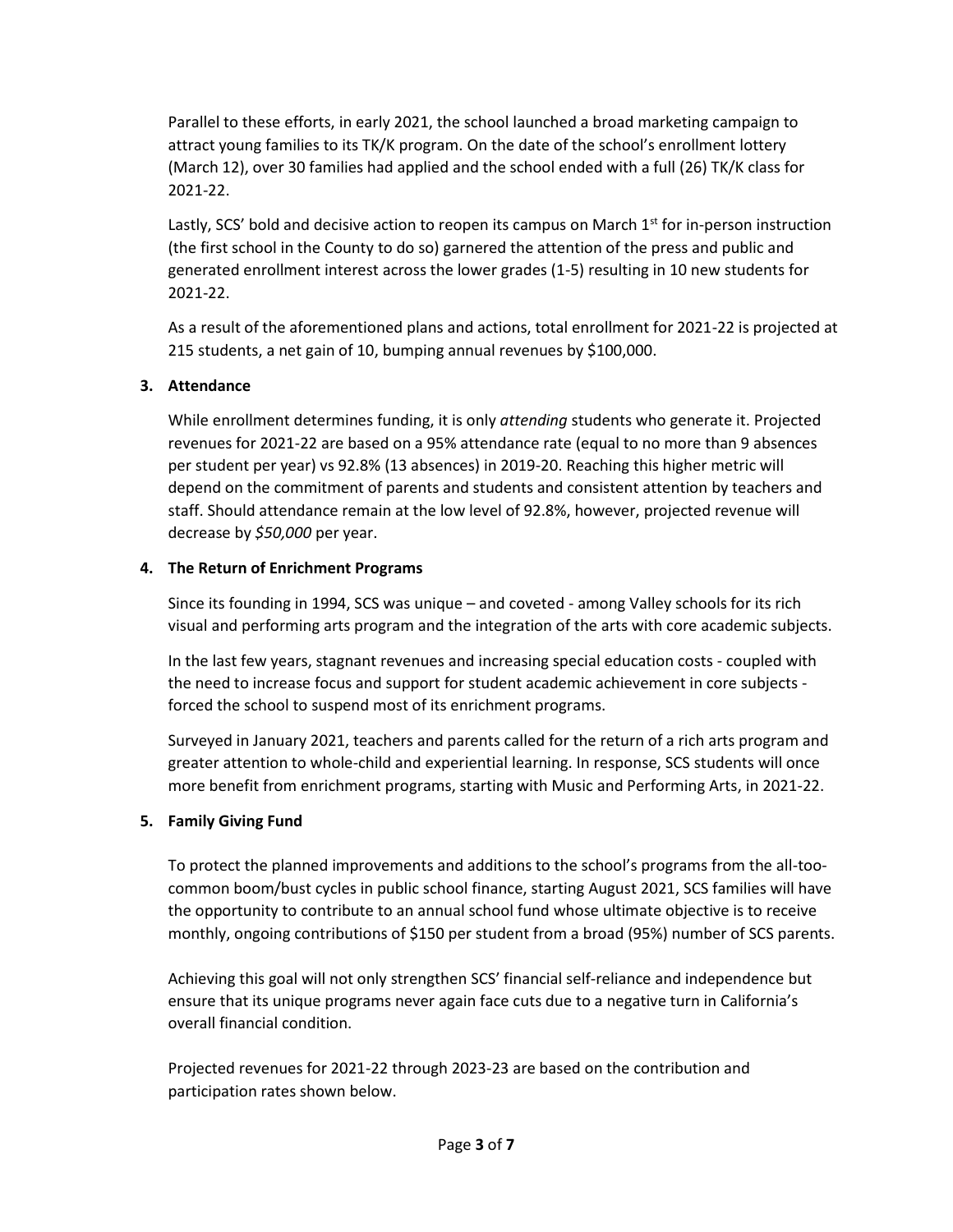

#### **6. COVID-related One-time Funding**

To mitigate student learning loss as a result of the pandemic, and in support of the reopening of schools and students' socio-emotional health, SCS is expected to receive the following one-time funds from the federal and state governments:

| <b>FUND</b>              | 2021-22 | 2022-23 | <b>Total</b>             |
|--------------------------|---------|---------|--------------------------|
| <b>GEER II</b>           | 16,000  | 0       | 16,000                   |
| <b>ESSER II</b>          | 109,941 | 0       | 109,941                  |
| <b>ESSER III</b>         | 202,664 | 70,932  | 273,598                  |
| <b>Expanded Learning</b> | 59,120  | 0       | $118,241$ <sup>(1)</sup> |
| <b>Opportunity Grant</b> |         |         |                          |
| In-Person Instruction    | 28,068  | 0       | $56,136$ <sup>(2)</sup>  |
| Grant                    |         |         |                          |
| <b>TOTAL</b>             |         |         | 573,916                  |

(1) 59,120 received in 2020-21

(2) 28,068 received in 2020-21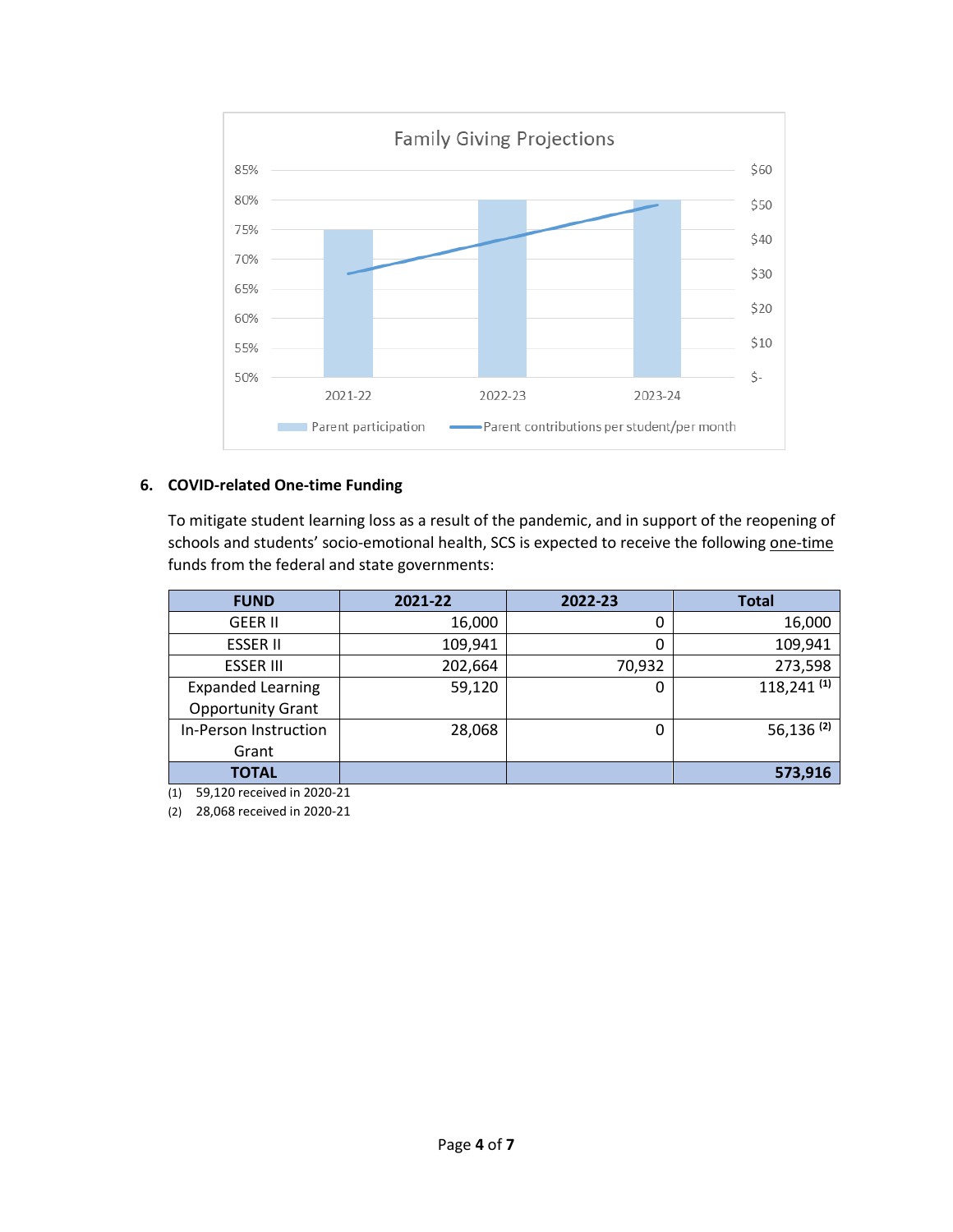Planned investments for one-time COVID funds are shown in the table below (salaries include benefits):

|                            | 2021-22 | 2022-23 | <b>TOTAL</b> |
|----------------------------|---------|---------|--------------|
| Professional               | 19,000  | 19,000  | 38,000       |
| Development                |         |         |              |
| Student                    | 33,500  | 34,570  | 68,070       |
| Counselor                  |         |         |              |
| Intervention               | 38,356  | 39,506  | 77,862       |
| Reading                    |         |         |              |
| Teacher                    |         |         |              |
| Targeted                   | 8,630   | 0.00    | 8,630        |
| tutorial                   |         |         |              |
| support                    |         |         |              |
| Hispanic                   | 33,562  | 34,232  | 67,794       |
| Liaison <sup>(1)</sup>     |         |         |              |
| Student                    | 36,918  | 37,657  | 74,575       |
| Support                    |         |         |              |
| Coordinator <sup>(1)</sup> |         |         |              |
| Instructional              | 127,526 | 130,087 | 257,613      |
| Aides <sup>(1)</sup>       |         |         |              |
| Laptops and                | 15,000  | 0.00    | 15,000       |
| Internet                   |         |         |              |
| Hotspots                   |         |         |              |
| <b>TOTALS</b>              | 312,492 | 295,052 | 607,544      |

(1) These positions will continue being funded, beyond 2022-23, using SCS' general fund.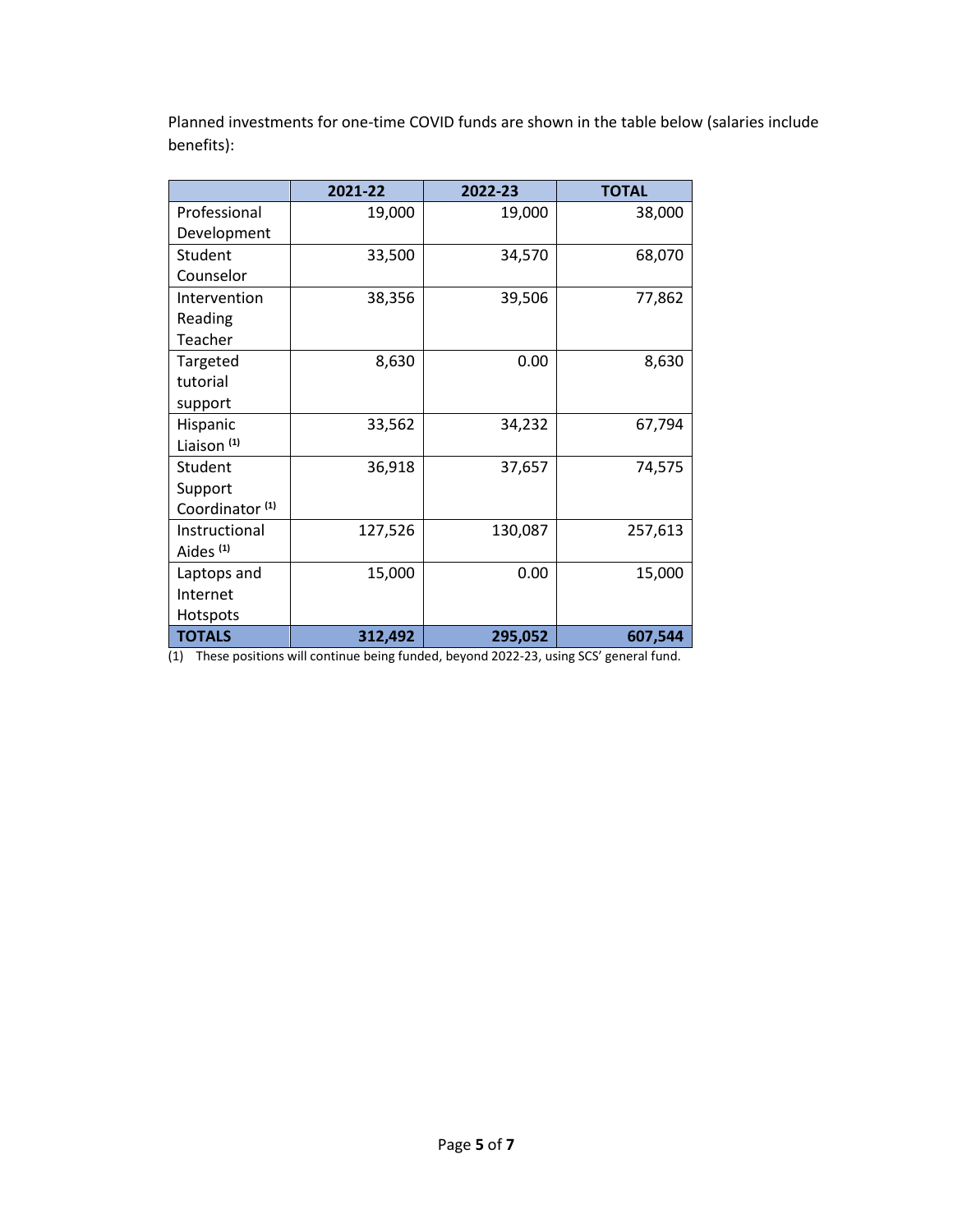# 2021-22 DRAFT BUDGET

|                                                              | 2020-21 Projected | 2021-22   |
|--------------------------------------------------------------|-------------------|-----------|
|                                                              |                   |           |
| ENROLLMENT                                                   | 204               | 215       |
|                                                              |                   |           |
| <b>REVENUES</b>                                              |                   |           |
| <b>LCFF Revenue Sources</b>                                  | 1,744,066         | 1,930,691 |
| Federal Revenue                                              | 225,739           | 408,931   |
| <b>State Revenue</b>                                         | 143,512           | 264,175   |
| Local Revenue                                                | 246,150           | 63,050    |
| <b>TOTAL REVENUES</b>                                        | 2,359,467         | 2,666,846 |
|                                                              |                   |           |
| <b>EXPENSES</b>                                              |                   |           |
| 1000 Certificated Personnel - Special Education              |                   | 112,500   |
| 1100 Teacher Salaries, substitutes, professional development | 518,174           | 631,599   |
| 1200 - Certificated Support Personnel                        |                   | 120,780   |
| 1300 Director's Salary                                       | 120,000           | 126,000   |
| 2100 Instructional Aides                                     | 156,894           | 343,970   |
| 2120 Classified Stipends/Extra Hours                         |                   | 1,500     |
| 2201 Maintenance                                             | 16,076            | 32,794    |
| 2400 Office Salaries                                         | 65,348            | 124,220   |
| 3000 Employee Benefits                                       | 246,005           | 483,039   |
| 4100 Textbooks                                               | 9,590             | 5,000     |
| 4300 Instructional Materials, Software, and Supplies         | 93,000            | 86,104    |
| 4400 Equipment, Hardware, Computers                          | 61,864            | 39,000    |
| 5200 Teacher Coaches, SpEd training, Overnight Trips         | 115,838           | 66,050    |
| 5300 Dues and Memberships                                    | 5,628             | 7,021     |
| 5450 Insurance                                               | 22,150            | 22,150    |
| 5500 Utilities                                               | 19,563            | 21,600    |
| 5600 Leases and Repairs                                      | 20,219            | 20,000    |
| 5800 Professional Services (Admin)                           | 127,173           | 165,120   |
| 5800 Special Education Outside Placements and Services       |                   | 83,710    |
| 5800 Math/Science Mentor/Consultant                          |                   | 25,000    |
| 5800 Enrichment Programs: Music and Performing Arts          |                   | 30,000    |
| 5805 Custodial Contractor                                    | 46,100            | 42,000    |
| 5806 SVUSD Oversight Fees                                    | 54,638            | 57,921    |
| 5814 Security Services                                       | 1,883             | 2,000     |
| 5816 SCOE Consortium Fees                                    | 7,500             | 2,500     |
| 5817 SCOE Data Processing fees                               | 1,800             |           |
| 5818 SCOE Instructional Resources AV                         | 700               | 595       |
| 5821 Audit Fees                                              | 9,800             | 11,500    |
| 5823 Legal Counsel                                           | 6,223             | 6,000     |
| 5840 Computer Support Services                               | 18,236            | 15,000    |
| 5862 Fingerprinting Costs                                    |                   | 900       |
| 5865 Employment Related Advertisement                        | 1,700             | 1,700     |
| 5911 Telephone                                               | 3,235             | 3,000     |
| 5950 Postage and Printing                                    | 1,701             | 3,200     |
| 6900 Depreciation                                            | 6,200             | 6,200     |
| 7000 Special Education Encroachment                          | 498,000           |           |
| <b>TOTAL EXPENSES</b>                                        | 2,255,236         | 2,699,673 |
| <b>NET REVENUES</b>                                          | 104,231           | (32, 826) |
| <b>PROJECTED YEAR-END RESERVES</b>                           | 602,192           | 569,366   |
| <b>RECOMMENDED RESERVES (2mos of expenses)</b>               | 375,873           | 449,945   |